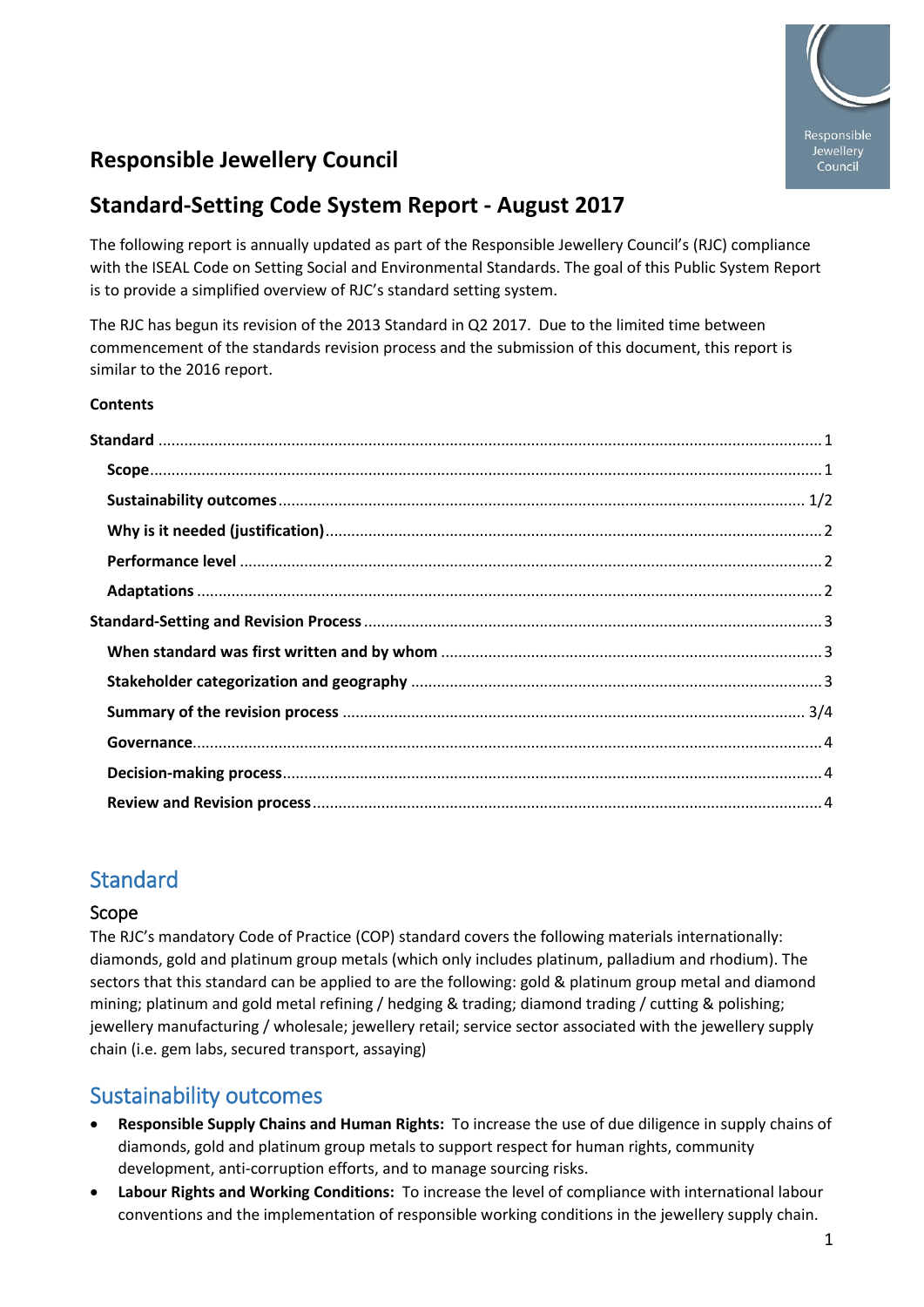- **Health, Safety and Environment:** To ensure implementation of responsible practices for health, safety and environmental management.
- **Gold, Diamond and Platinum Group Metal Products:** To ensure use of appropriate disclosure and controls for information about diamond, gold and platinum group metal products, including to consumers.
- **Responsible Mining:** To increase the implementation of responsible exploration and mining practices, as the starting point for the supply of diamonds, gold and platinum group metals for jewellery products.
- <span id="page-1-0"></span>• **General requirements:** To improve legal and regulatory compliance, reporting and promotion of responsible business practices to business partners.

## Why is it needed (justification)

RJC standard provides an international third-party verification platform for businesses along the jewellery supply chain to continually improve performance in their own business and with their business partners, through its Code of Practices. When RJC begun development of the COP standard, there was no third-party certification system tailored to the jewellery supply chain from mine to retail. During the standards development process, RJC has worked to collaborate with parallel initiatives, including:

- Social Accountability International and SA8000
- Fairtrade and Fairmined gold standards
- Diamond Development Initiative
- <span id="page-1-1"></span>• OECD Due Diligence Guidance initiatives, including London Bullion Market Association (LBMA), Conflict Free Sourcing Initiative (CFSI), and the Dubai Multi Commodities Centre (DMCC)

#### Performance level

The Code of Practice standard is a baseline supply chain standard, which encourages continual improvement. The Code of Practices contains 40 provisions, with 12 of those applicable only to mining activities. The provisions set out the mandatory expectations for the establishment, implementation and maintenance of policies, procedures and practices to manage issues within a company's control. The provisions are designed to be independently audited for the granting of RJC certification. Any identified non-conformances require a corrective action plan reviewed by the auditor, designed to drive improvement of business practices.

#### <span id="page-1-2"></span>Adaptations

To date the review of the COP (2018), has logged questions from implementation of the 2013 COP and input from consultation rounds during the revision process will be used to frame guidance development on applicability issues as part of the formal standards-setting process. These included: small businesses (SMEs), applicability in key geographic regions and recognition of existing initiatives (such as ISO standards and SA8000, artisanal mining programs and parallel due diligence programs on conflict minerals). As a result, the RJC Standards Guidance and Assessment Manual include specific guidance on these matters, following discussion and agreement through the RJC Standards Committee.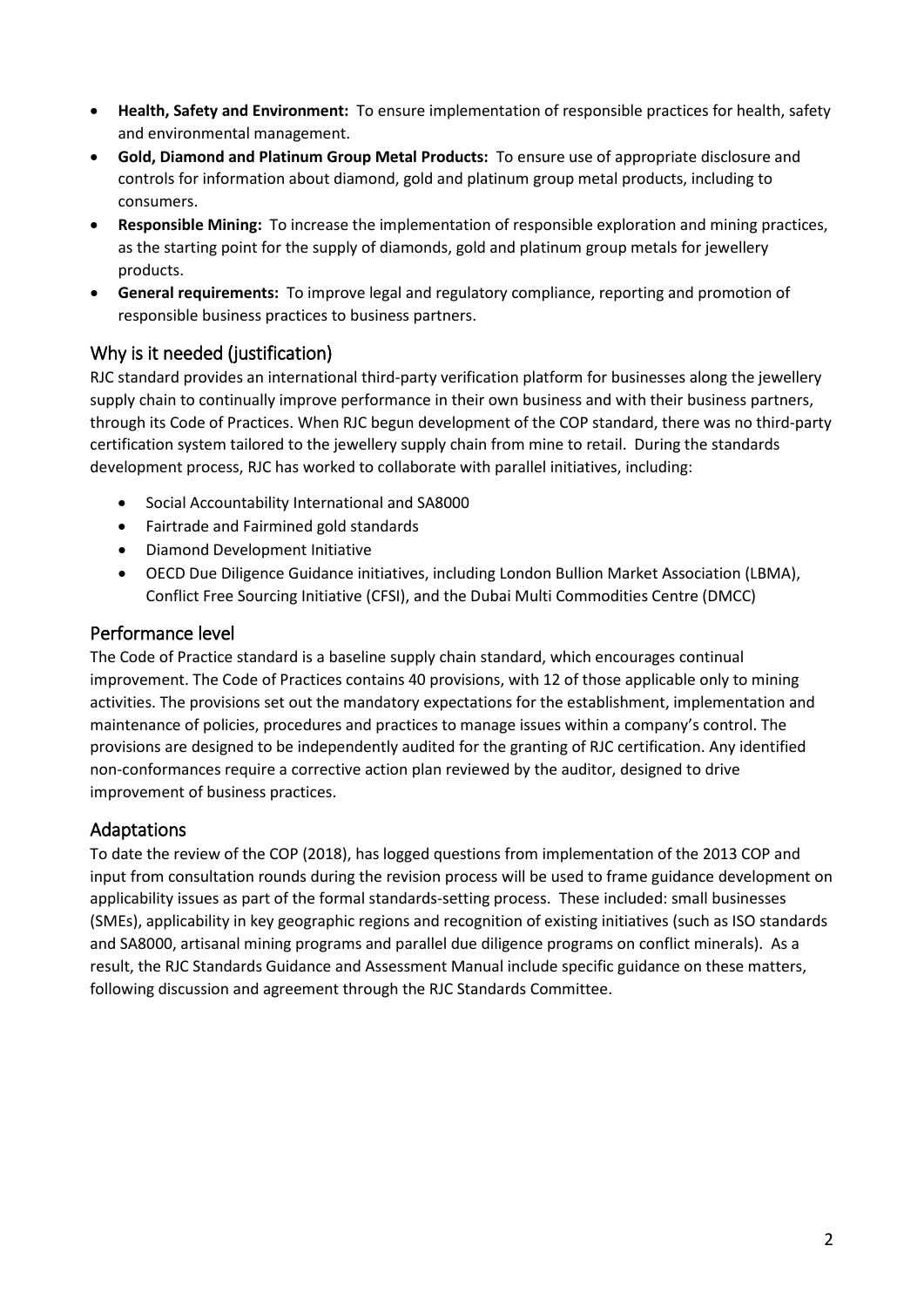# <span id="page-2-0"></span>Standard-Setting and Revision Process

## <span id="page-2-1"></span>When standard was first written and by whom

The RJC was created by 14 jewellery companies in 2005, who saw the need for an external industry body to address sustainable and ethical business practices within the jewellery supply chain.

Dr Fiona Solomon, RJC Director Standards Development (2007-2015) was the principal author of the first mandatory standard that was issued in 2009 and subsequent revision in 2013.

- December 2008: First version developed from October 2007 to December 2008 that did not include mining-specific standards.
- December 2009: Second version that incorporated additional mining-specific standards that were developed through a formal multi-stakeholder standard setting process called the 'Mining Supplement', carried out during calendar year 2009.
- November 2013: Third version released after a full standards revision process carried out from April 2012 to November 2013.

### <span id="page-2-2"></span>Stakeholder categorization and geography

The illustration below shows the RJC's key stakeholder groups. These include those directly impacted by the standard, such as implementing businesses, their workers and affected communities and customers, as well as those with interests in the impacts of voluntary standards, including civil society, governments, and financial institutions. Auditors and certification bodies have important expertise with regards to conformity assessment. Engagement with related standards organisations allows us to identify opportunities for standards harmonisation and alignment. And media and trade associations can help play an important outreach role, facilitating a further tier of consultation with their readers and constituencies.

RJC maintains a comprehensive list of interested parties, which continues to grow with increasing interest in the RJC's standard and programs. This list receives regular communications, including notice of opportunities to comment on standards, newsletters and press releases.



## <span id="page-2-3"></span>Summary of the revision process

The RJC has started to engage with stakeholders for our fourth revision of our COP standard. This initial consultation is to hear from our stakeholders to highlights areas and topics, which they feel need to be examined as part of the revision. They will be engaged further to consult on proposed changes and finalisation of the standard. One of our key geographies to engage is India, it is also where stakeholders who may be disadvantaged to engage with the consultation process are located, therefore we have conducted two workshops in India earlier in 2017, one in Mumbai and one in Surat. The RJC has also